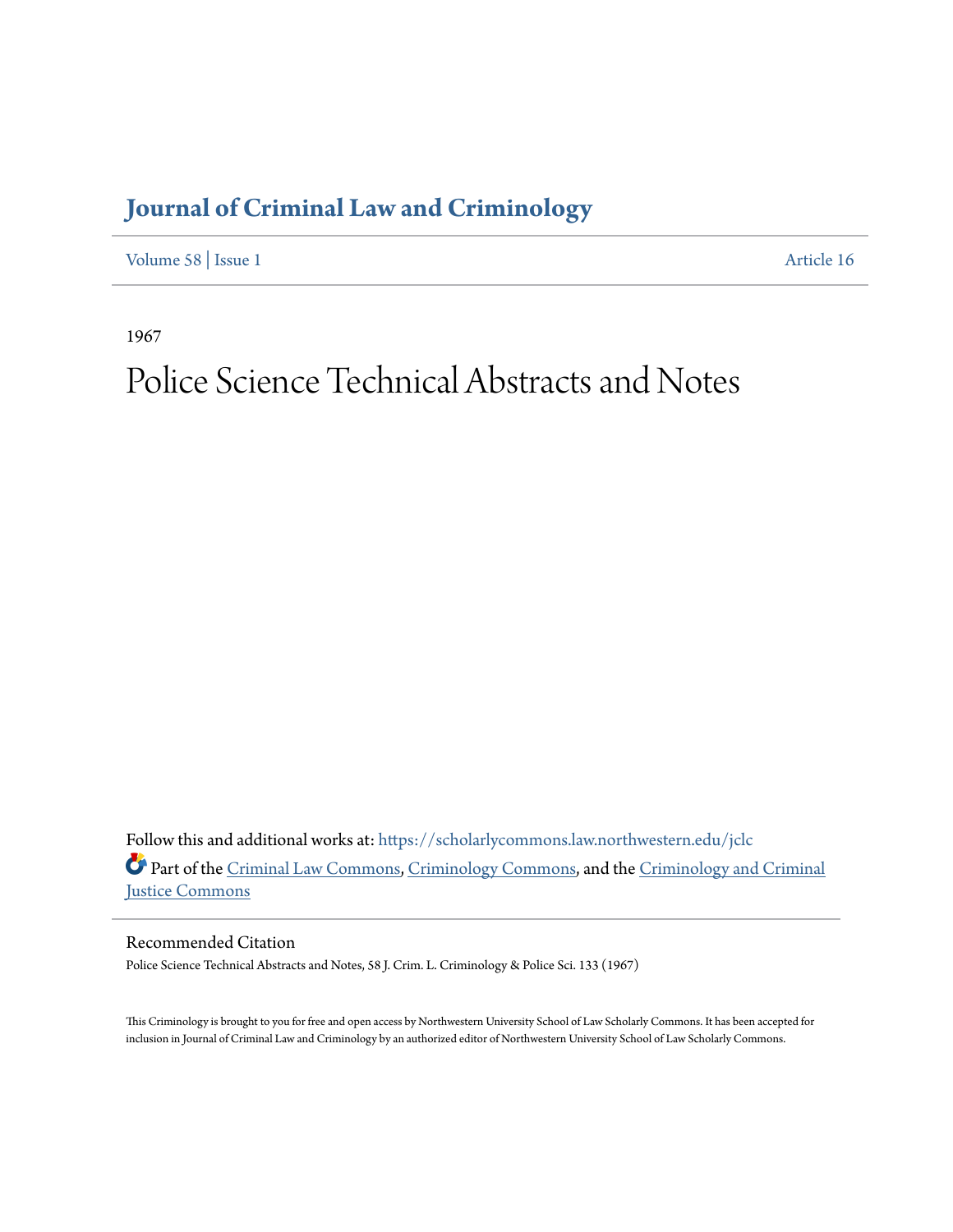## **POLICE SCIENCE TECHNICAL ABSTRACTS AND NOTES**

## Edited **by** Joseph **D.** Nicol\*

Abstractors

P. **J.** Cardosit E. M. Butlerf

William **E.** Kirwan§ Jan Beckl

Ordway Hilton **G. D.** McAlvey\*\*

Ballistics Problems: Ricochet and Stray Bullets -James Katsimaglis, *International Criminal Police Review,* No. **196: 76-83** (March **1966).** The author discusses several cases involving stray and ricochet bullets. He says a study of the bullet hole will indicate whether the bullet struck directly or whether it ricocheted. **(PJC)**

Is It Possible to Determine to Which Hand a Thumb Print Belongs-Dewan K. **S.** Puri, *International Criminal Police Review, No. 195: 49-53* (February 1966). The article presents the results of the author's work on this question. He concludes that an opinion can be given with near certainty for some types and with a certain percentage of certainty about other types of thumb prints. **(PJC)**

Identifying Paint Flakes in Evidence-L. Anfroix, **S.** Pougheon, P. F. Ceccaldi, *International Criminal Police Review,* No. **195:** 39-44 (February 1966), No. 196: 67-75 (March 1966), No. 197: 99-106 (April 1966).

This article, first in a series, describes two methods of comparing paint flecks. One method utilizes photography in making color comparisons. The authors conclude that two paints which appear similar to the naked eye but whose pigments are different will show different degrees of absorption when photographed under the same conditions. The second method described involves making thin sections of the paint flakes for microscopic examination. It includes a description of method of imbedding and slicing the imbedded paint.

The second article in this series discusses the use

**\*** Superintendent, Bureau of Criminal Identification and Investigation, Joliet, Illinois.

t Crime Laboratory Analyst, Joliet, Illinois.

**I** Crime Laboratory Analyst, Joliet, Illinois.

*§* First Deputy Superintendent, New York State Police Albany 1, New York.

**11** Falls Church, Virginia.

*if* Examiner of Questioned Documents, 15 Park Row, New York, **N.** Y.

**\*\*** Crime Laboratory Analyst, Joliet, Illinois.

of reflection spectrophotometry, and x-ray spectrophotometry and diffraction in the study of paint flakes. It includes a description of the sampling techniques and instrumentation.

It concludes that reflection spectrophotometry can give information regarding paint surface (color). Emission spectrophotometry, absorption, fluorescence spectrophotometry, and diffraction spectrophotometry give information regarding the mineral composition of paints.

The last article discusses the use of gamma spectrophotometry (activation analysis) and infrared spectrophotometry in the study of paint flakes. It includes a description of sampling techniques and instrumentation. Gamma spectrophotometry is used to identify the atoms present (elemental analysis). Infrared spectrophotometry is useful in identifying paint binders. (PJC)

Analysis of Solvents in Lacquers **by** a Sealed-Capillary Gas Chromatographic Technique-J. A. Hudy, *Journal of Gas Chromatography, 4* **(9):** 350- 352 (September 1966). This technique allows the solvent in a lacquer to be run on the gas chromatograph with no interference from the vehicle or pigment. All parts of the apparatus are readily available which allows a "do-it-yourself" project. The two columns used are Apiezon N and Diethylene Glycol Succinate at a 180°C to 200°C temperature for the apparatus furnace. (GDM)

Pyrolysis Reaction Gas Chromatography-Morton Beroza arid Raylene A. Coad, *Journal of Gas Chromatography*, 4 (6): 199-216 (June 1966). This article surveys the literature in this area up to the present. Included is an excellent section on pyrolysis which includes an extensive bibliography. Many of the references listed should be of value to the Criminalist. (GDM)

Annotated Bibliography of Programmed Temperature Gas Chromatography--W. E. Harris and H. W. Habgood, *Journal* of *Gas Chromatography*,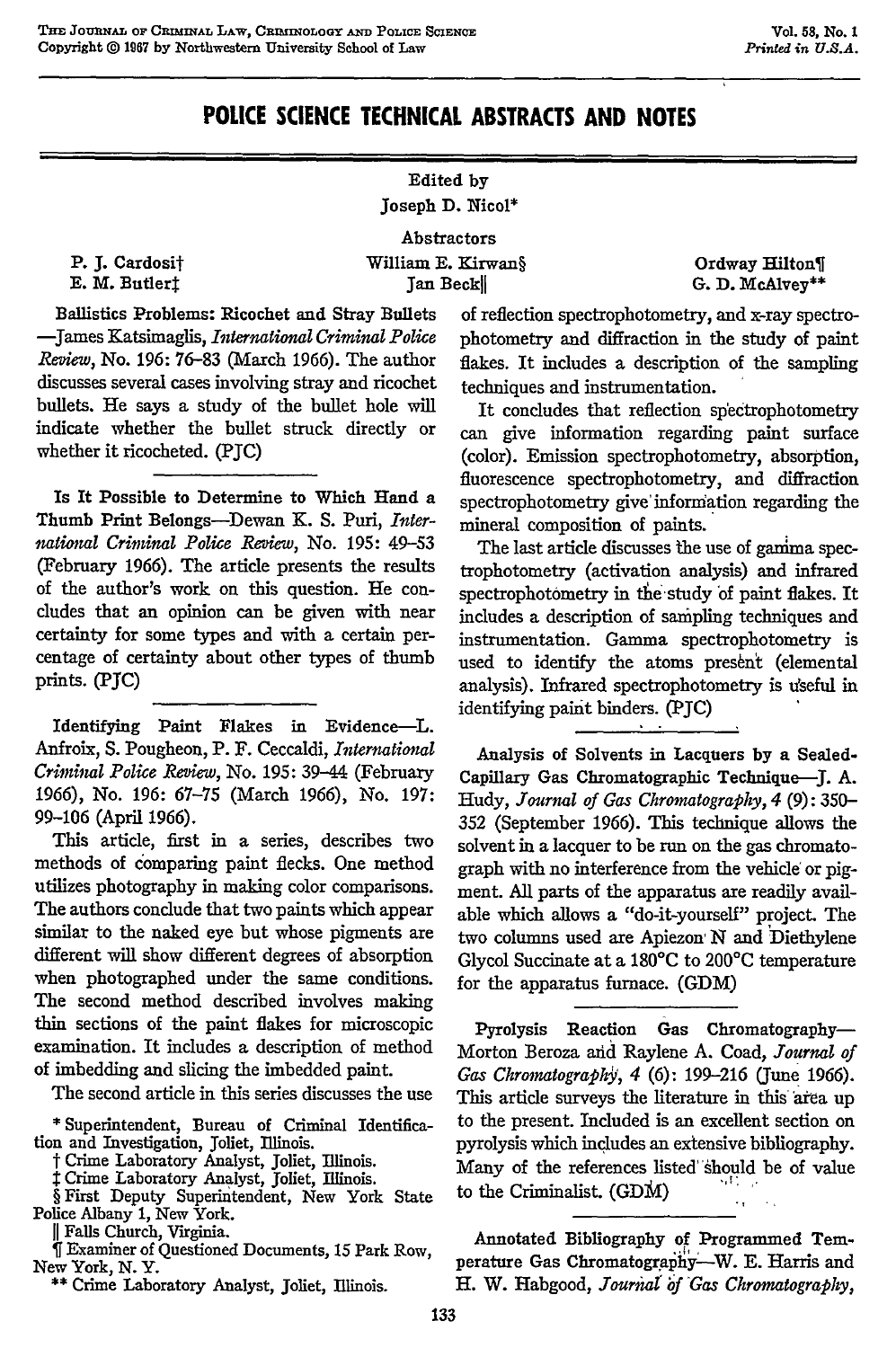*4* (6): 217-225 (June 1966). This is the third and final part in this series which surveys the literature from 1952 to 1964. It includes 426 references. Reprints of the entire series are available. (GDM)

Some Elementary Aspects of Fingerprint **Pho**tography-Alan **C.** Billinghurst, *The Police Journal, 39* (2): 89-97, (February 1966). The author covers the various types of equipment used as well as the various types of surfaces on which fingerprints may be found. The use of contrasting powders and backgrounds is discussed along with the use of colored fluids to provide contrast in bottles and other similar containers. Also covered are prints found on soft surfaces, mirrors, multicolored surfaces, and the value of fluorescent powders and ultraviolet light. (GDM)

Coming-"Routine" Chromatography of Evidence-A. D. Baitsholdts, *Law and Order, 14* **(11):** 60-63 (November 1966). The development of flexible sheets for TLC has resulted in a low cost TLC system which any laboratory regardless of size can use. The low cost, ease of handling, and uniformity of coating all add up to a system which can be used for any TLC problem. Its use in criminalistics ranges from drug and narcotic identifications to the identification of inks, cosmetics, and paints. (GDM)

Scanning Electron Probe Microanalysis-P. W. Wright, *Journal of the Forensic Science Society, 6* (1): 13-18, (January 1966). This paper presents an introductory discussion of the theory and operating procedures for an electron microprobe. Also included are applications for which the electron microprobe has proven to be capable of analyzing. Photographs of equipment and actual scans are also included in the article. **(GDM)**

The Application of Neutron Activation Analysis to Forensic Science-R. F. Coleman, *Journal of the Forensic Science Society, 6* (1): 19-27 (January 1966). The author discusses the theory relating to this field and also outlines present methods. Possible applications in forensic science mentioned indude establishing common origin of samples, toxicology, and firearms residue. A chart listing the sensitivity of the method for various elements is included. (GDM)

The Role of Radiology and the Identification of Foreign Bodies at Post Mortem Examination**D.** A. L. Bowen, *Journal of the Forensic Science Society, 6* **(1):** 28-32 (January 1966). The importance of radiology in firearms wounds, strangulations, battered babies, and as a means of identification is discussed. It is suggested in the article that all films be placed on microfilm before they are destroyed. This would allow their use in the future as a means of identification of unidentified bodies. (GDM)

Identification of the Opium Poppy-John I. Thornton and Duayne **J.** Dillon, *Journal of the Forensic Science Society, 6* (1): 42-43 (January 1966). Thin-layer chromatography offers a fast method for the identification of the opium poppy. Using hot water to extract the alkaloids and a 50:40:5:5 benzene, dioxane, ammonium hydroxide, and ethanol solvent system, fine alkaloids may be separated in twenty minutes. The resolution is sufficient for accurate identification. (GDM)

Smoke Damage to Textiles-J. Murphy, *Journal of the Forensic Science Society, 6* (1): 45 (January 1966). A method is outlined which uses thin-layer chromatography to identify pyrolytic decomposition products present in fabrics. Several aldehydes and phenols were identified by this method. (GDM)

Secondary Outbreaks of Fire Due to Molten Acrylic Plastics-O. H. Keys and **D.** F. Nelson, *Journal of the Forensic Science Society, 5* (4): 180- 181 (October 1965). A case is cited in which arson investigators found evidence of several individual fires. Further investigation showed that hot gases had melted the plastic skylights which dropped onto lumber below. The plastic was hot enough to ignite the lumber upon which it landed. (GDM)

The Beam Focus Fingerprint Camera-John E. Londesborough, *Journal of the Forensic Science Society, 5* (4): 181-182 (October 1965). A camera is described which is hand held and uses convergent beams of light to focus at a working distance of about 6 inches. The focus lights and built in strobe lights are powered **by** a portable rechargeable power supply. The unit has a  $2\frac{1}{2} \times 3\frac{1}{2}$  format and a  $3''$  lens which gives a depth of field from  $\frac{1}{2}$ " to  $1\frac{1}{2}$ ". Total weight of camera and power pack is 12 pounds. (GDM)

Examination of Damaged Motor Car Wheels and Tires-W. H. **D.** Morgan and R. **A.** Hall,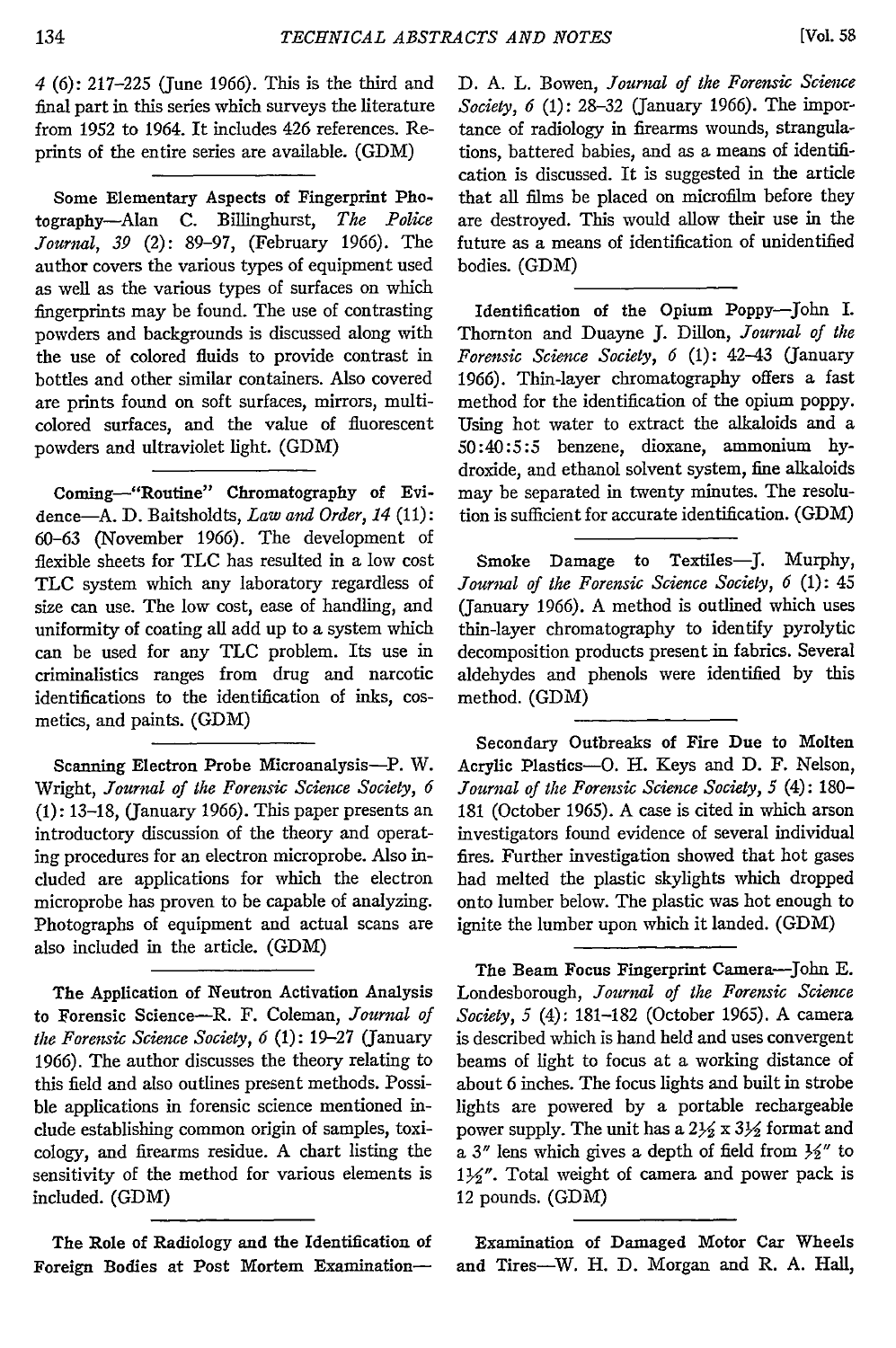*Journal of the Forensic Science Society, 5* (4): 192- 195 (October 1965). Outlined is method for the examination of wheels and tires taken from cars involved in accidents. The results of these examinations often show the sequence of events which led to the accident. (GDM)

Examination of Very Small Samples Using Emis. sion Spectrography-D. M. Ellen, *Journal of the Forensic Science Society, 5* (4): 196-198 (October 1965). The use of a modified infrared pellet press to press graphite pellets allows samples as small as  $50 \mu$ g to be examined on an emission spectrograph without the sample being knocked out of the arc before it is completely consumed. (GDM)

Firearms Discharge Residues on Hands-George Price, *Journal of the Forensic Science Society, 5* (4): 199-200 (October 1965). The author uses a saturated solution of sodium rhodizonate to detect lead on swabs from the hands of persons suspected of firing a weapon. His findings were positive in 90% of the cases run. While jacketed projectiles resulted in less lead being deposited on the hands, he was, however, able to detect the lead which was present. The swabs consist of cotton squares containing a pea of absorbent cotton saturated with 1% **HC1** twisted into the center. (GDM)

Fragmentation Pyrolysis: A Technique for Confirmatory Identification-Richard **C.** Cavenah and Theron Johns, *The Analyzer, 7* **(3):** 3-7 (April **1966).** The use of an electrical discharge which fragments results in a method of pyrolysis which gives excellent reproducibility. The resulting chromatograms show a characteristic fingerprint for each substance. The electrical source may be varied from **1** to **100** milliamperes and up to **3500** volts. Excellent results have been obtained on barbiturates, heroin-lactose mixtures, plastics, and also on gas chromatography effluents to confirm their identification. **(GDM)**

Specimen Preparation-A New Briquetting Technique-Charles K. Matocha, *Applied Spectroscopy, 20* (4): **252-3** (July-August 1966). A briquetting technique using the new Alcoa Spec-Cap is explained. The pellet obtained is recommended for x-ray fluorescence, but should also be usable for x-ray diffraction. A press of **25** ton capacity is needed. (EMB)

Investigation of Cleaning Procedures for Agate Mortars and Plastic Tubes with the Aid of a Radioactive Tracer-Gustav **N.** Havre, *Applied Spectroscopy, 20* (4): 244-6 (July-August **1966).** The important problem of sample contamination from mortars and Wig-L-Bug mixers is investigated. For agate mortars, cleaning with alumina and **HCI** is adequate, but plastic vials used in Wig-L-Bugs can hardly be reused. **(EMB)**

A Method of Producing Sturdy Specimens of Pressed Powders for Use in X-Ray Spectrochemical Analysis-Leonard Bean, *Applied Spectroscopy, 20* **(3): 191-3** (May-June 1966). A method of making pressed powder specimens on boric acid is discussed. Moulding pressures from **5,000** to **70,000** psi can be used. The samples may be used for x-ray fluorescence or diffraction. (EMB)

Review of the Forensic Science Examinations Embodied in the Warren Commission Report- **(A** Panel Discussion)-18th Annual Meeting of the American Academy of Forensic Sciences, *Journal of Forensic Sciences, 11* (3): 259-329 (July 1966).

*1. Introductory* Remarks-Charles **A.** Mclnerney, A.B., Moderator, Pittsburgh, Pennsylvania. This is a critique **by** panelists, all of whom are well qualified in the areas explored in their discussions. The nature of this symposium is not appreciably different than some presented in former years where real case situations provided the basis for panel discussions and mock trials.

*2. The Warren Commission: Report andHearings-A Commentary on Issues of Importance in the Study of Investigation and Criminalistics,* James W. Osterburg, MPA. The investigative procedure of the Warren Commission in some areas of criminalistics has been discussed in terms of stated objectives and the means employed to achieve them. Examination of testimony, especially in instances illustrating dichotomy of interpretation, emphasizes the need for great expansion of applied research in criminalistic matters. There is little doubt that the archival material now assembled in the form of records and reports of the agencies involved in President Kennedy's assassination provide the basis for further study into 'the question of investigative practice and theory.

3. Assassin Forger-(Documents related to the purchase of the murder weapons, and other aspects of the investigation by the President's Commission on the Assassination of President Kennedy), Alwyn Cole. The documents related to the assassination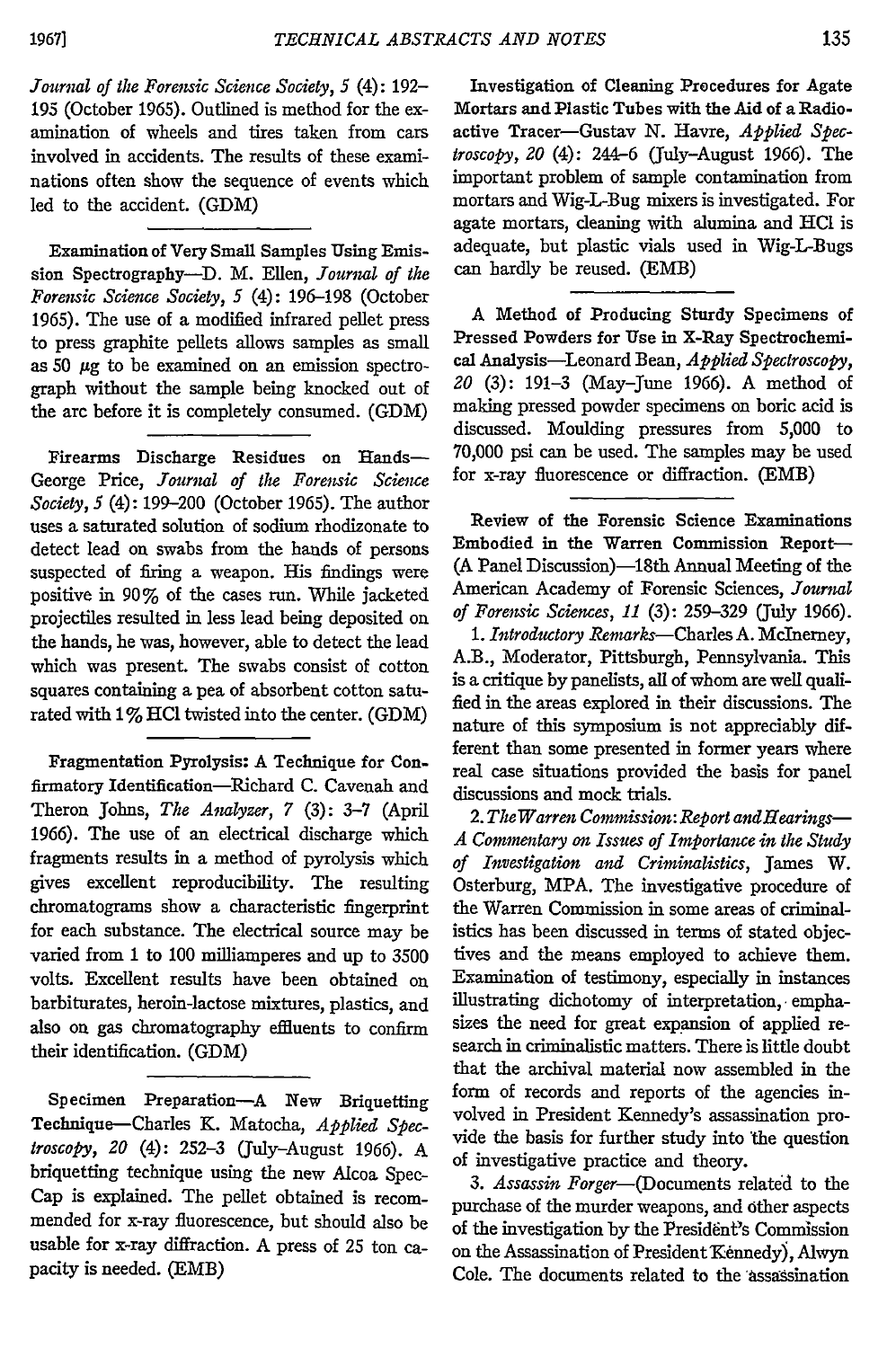of President John F. Kennedy are unusual in the large quantity and variety of standard and questioned writings. Their detailed similarity warrants the belief that all of the standard and questioned handwriting is by Lee Harvey Oswald. Beyond the identification thus shown, the documents give information about the temperament, problems, and movements of their author, and they point to the need for early detection of forged and counterfeit documents to forestall more serious crime.

*4. Psychiatric Observations on the Warren Com*mission *Report-Maier* I. Tuchler, M.D. This study involves a review of the Warren Report and a more detailed study of the unique personality of Lee Harvey Oswald. Although the Warren Commission, a body of outstanding attorneys, appeared to follow that practice common to a group of intellectuals of functioning as "lay" psychiatrists, this writer is appalled at conclusions reached which involve psychiatric evaluations and judgments without the benefit of trained professional thinking. A study in depth of those individuals significant to the emotional growth of Lee Harvey Oswald is indicated in order to better understand his motivation.

*5. A Critique of the Medical Aspects of the Investigation into the Assassination of President Kennedy-*Cyril H. Wecht, M.D., LL.B., Pittsburgh, Pennsylvania. A critique of the medical circumstances and events associated with the assassination of President John F. Kennedy are considered to be essentially correct, several deficiencies and gaps in the overall medical investigation are commented upon. The failure of the commission to have called upon the American Academy of Forensic Sciences in a consultant capacity during the compilation and evaluation of its findings is noted.

*6. A Legal Demurrer to the Report of the Warren Commission-Jay* Schwartz, B.S., **J.D.** The author states "The Warren Commission has failed to establish that Lee Harvey Oswald singly assassinated the President of the United States, on November 22, 1963. The commission's failure grew out of weaknesses which are typical rather than atypical in the administration of criminal justice in our society." (WEK)

Historical Research, Document Examination **and** Crown Prince Rudolph of Austria-David A. Crown, *Journal of Forensic Sciences, 11* **(3):** 330-57 (July 1966). An interesting review and study of the documents of the historical past. In the author's considered opinion, there is no doubt as to the authenticity of the farewell letter to Stephanie. Utilizing the last known physical evidence involved in the melancholy melodrama of Mayerling, it can thus be concluded that Crown Prince Rudolph's death was clearly a suicide. (WEK)

General Criminalistics in the Courtroom-Lowell W. Bradford, *Journal of Forensic Sciences, 11* (3): 358-472 (July 1966). The role of the criminalist in the presentation of evidence in the courtroom has been discussed. The use of photography in scene orientation has been emphasized. The logical sequential presentation of photographic evidence in firearms cases and in hit-run cases has been described. The nature and presentation of evidence regarding "On-Off" lights has been summarized. (WEK)

Further Observations on Murdering Mothers-Werner Tuteur and Jacob Glotzer, *Journal of Forensic Sciences, 11* (3): 373-83 (July 1966). 1. In cases of filicide the suicidal attempt of the mother is primary, the act of filicide secondary. 2. The prognosis of a mother who at one time has murdered her child or children is grave. There remains the possibility of repetition of this act. 3. Discharges of such mothers from mental institutions by court or otherwise demand the greatest wisdom and involve considerable responsibility. Such mothers will probably require lifelong psychiatric care. (WEK)

Sudden Death Due to Endocardial Fibroelastosis: **A** Case Report-Brian **D.** Blackbourne and Robert M. Failing, *Journal of Forensic Sciences, 11* (3): 384-9 (July 1966). A case of endocardial fibroelastosis in an adult, resulting in sudden death is presented. Death is attributed to cardiac arrhythmia resulting from entrapment of Purkinje fibers by the fibroelastic proliferation. Various theories as to etiology are mentioned. (WEK)

Potassium Content of the Vitreous Body as an Aid in Determining the Time of Death-L. Hansson, **U.** Uotila, R. Lindfors, and K. Laiho, *Journal of Forensic Sciences, 11* (3): 390-4 (July 1966). The potassium content of the vitreous body in relation to the postmortal interval was studied. Intervals of up to 310 hours were investigated. The values were distributed over a wide range, which decreases the validity of the method. Nevertheless